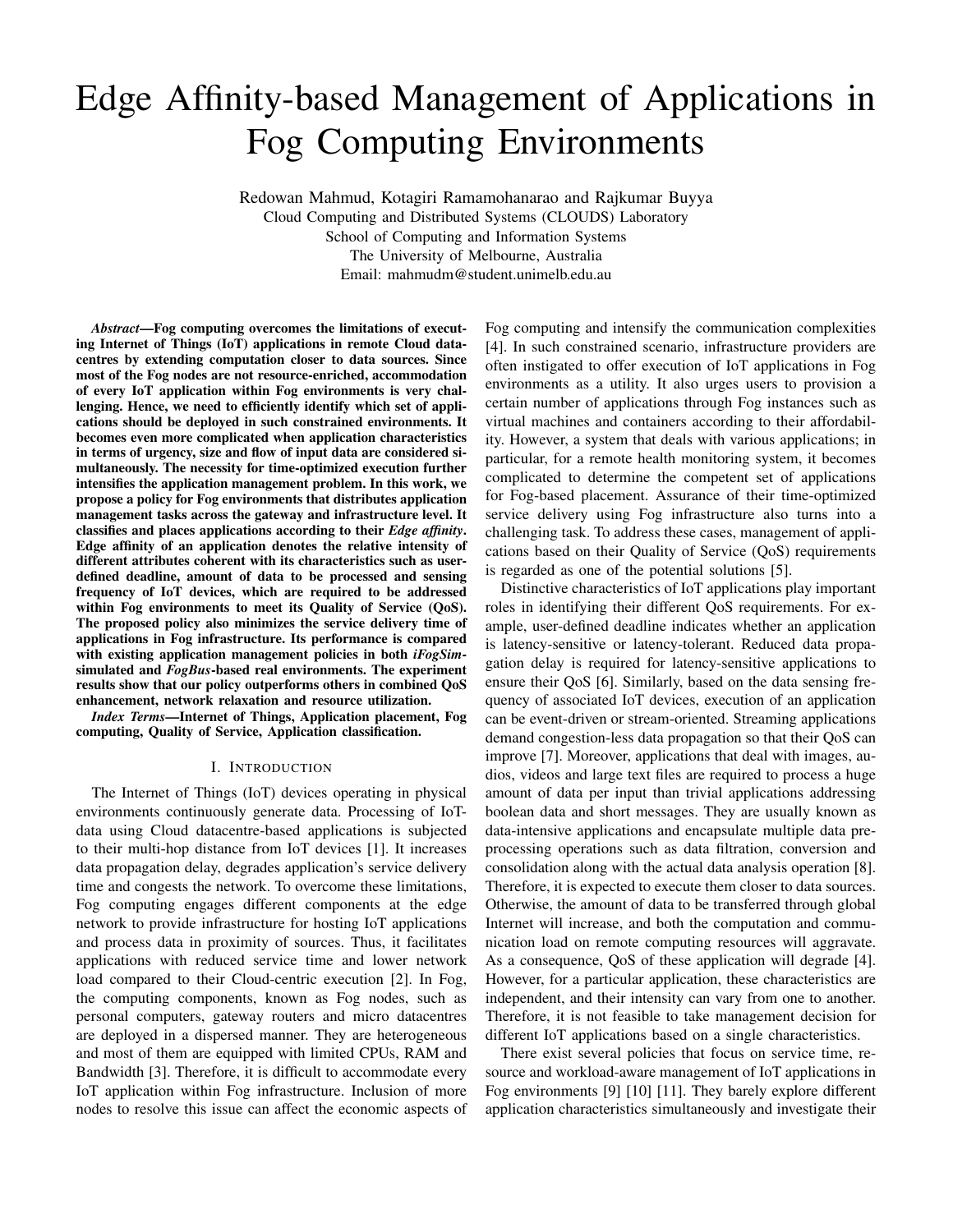influence on application QoS requirements. In some cases, the Fog gateway devices that reside at the user premises and connect the IoT devices to Fog infrastructure, are assumed to perform all required tasks for managing the applications such as their selection and placement [12] [13]. When a large number of gateway devices interact with a Fog infrastructure, it is time-consuming to share the status of Fog instances among all gateways. For a gateway, it is also difficult to cope up with the dynamism of Fog infrastructure. Consequently, the synchronization problem amplifies, and the overhead of resource-constrained gateways increases.

Taking cognizance of these issues, we propose an application management policy for Fog environments that exploits the characteristics of applications in terms of urgency, input size and data flow for their classification and placement. The core innovation of the policy is to handle these multi-dimensional characteristics and their uneven level of dominance through the non-dominated sorting of application's *Edge affinity*. Here, Edge affinity is defined as the relative intensity of various attributes coherent with an application's characteristics such as user-defined deadline, amount of data to be processed and data sensing rate of associated IoT devices; those need to be supported within network edge for enhanced QoS of the application. The proposed policy also places applications on Fog instances using an integer linear programming model and ensures their time-optimized service delivery in Fog environments. Furthermore, it facilitates application management task distribution by selecting the competent applications for Fogbased placement at the gateway level and identifying the actual application-instance mapping at the infrastructure level.

The major **contributions** of this paper are:

- Proposes a policy for Fog environments that manages applications based on multiple characteristics and requirements across the gateway and the infrastructure level.
- Selects applications for Fog-based placement as per their different character-driving attributes and optimizes their service delivery time in Fog infrastructure.
- Evaluates the performance of proposed policy in a *iFogSim*-simulated [14] and a *FogBus*-based [15] real environment, and demonstrates the improvement in QoS satisfaction, network relaxation, resource utilization and data management compared to existing policies.

The rest of this paper is organized as follows: after discussing related work in Section II, the application context and system model are presented in Section III. Section IV proposes the Edge affinity-based application management policy. Section V evaluates the performance of proposed policy in respect to existing policies. Finally, Section VI concludes the paper with directions for future work.

# II. RELATED WORK

Different application management policies have already been developed for Fog environments. Binh et al. [9] and Choudhari et al. [16] propose separate policies to optimize excution time and cost by prioritizing applications based on user expectations and service delivery deadline respectively.

TABLE I: A Summary of related work and their comparison

| Work                      | Application characteristics |               |         | Prioritized<br>selection | Optimizes |      |
|---------------------------|-----------------------------|---------------|---------|--------------------------|-----------|------|
|                           | Data<br>flow                | Input<br>size | Urgency |                          | Time      | Load |
| Binh et al. [9]           |                             |               |         |                          |           |      |
| Choudhari et al. [16]     |                             |               |         |                          |           |      |
| Nan et al. [17]           |                             |               |         |                          |           |      |
| Venticinque et al. [6]    |                             |               |         |                          |           |      |
| Stavrinides et al. [11]   |                             |               |         |                          |           |      |
| Dang et al. [18]          |                             |               |         |                          |           |      |
| Skarlat et al. [19]       |                             |               |         |                          |           |      |
| Rehman et al. [21]        |                             |               |         |                          |           |      |
| Xu et al. [20]            |                             |               |         |                          |           |      |
| Taneja et al. [10]        |                             |               |         |                          |           |      |
| Li et al. [22]            |                             |               |         |                          |           |      |
| Guerrero et al. [23]      |                             |               |         |                          |           |      |
| Edge affinity (This work) |                             |               |         |                          |           |      |

Nan et al. [17] conduct trade-off among service time and request loss rate while placing the applications. Venticinque et al. [6] model a policy that classifies applications as per their resource and energy requirements, and maximizes QoS by meeting deadline. Stavrinides et al. [11] prioritize applications based on workload and ensures least completion time. The policy of Dang et al. [18] optimizes application service time and enhances user's experience by organizing Fog nodes in different regions. Skarlat et al. [19] also highlight time-optimized execution of applications with high resource utilization.

Furthermore, Xu et al. [20] discuss a management framework that classifies applications based on deadline, and assists service migration and load distribution. The application management policy of Rehman et al. [21] optimizes energy usage of instances while executing the applications. Taneja et al. [10] also develop a policy that prioritizes application placement on robust Fog nodes to enhance resource utilization. The policy of Li et al. [22] allocates resources according to user-driven popularity of applications and executes them locally based on a threshold value of computing cost. Similarly, Guerrero et al. [23] through their policy, place the most requested applications in Fog and improve network utilization and service latency.

A summary of related works along with the proposed policy is given in Table I. In existing works, different characteristics of applications are not exploited simultaneously for identifying their various QoS requirements. User-defined deadline, amount of data to be processed and data sensing rate of IoT devices are also disregarded while determining placement option for the applications. Consequently, they often fail to leverage the capabilities of Fog computing in dealing with different sorts of applications. In this work, we classify applications and facilitate their placement based on the relative intensity of different attributes those are coherent with their characteristics and required to be supported through Fog infrastructure for meeting their QoS. Our proposed policy also optimizes service delivery time of applications in Fog infrastructure.

# III. APPLICATION CONTEXT AND SYSTEM MODEL

#### *A. Motivating Scenario*

The application context realized in this work is similar to a real-world scenario from Netflix. Netflix is a streaming service where based on the category of subscription, a user can watch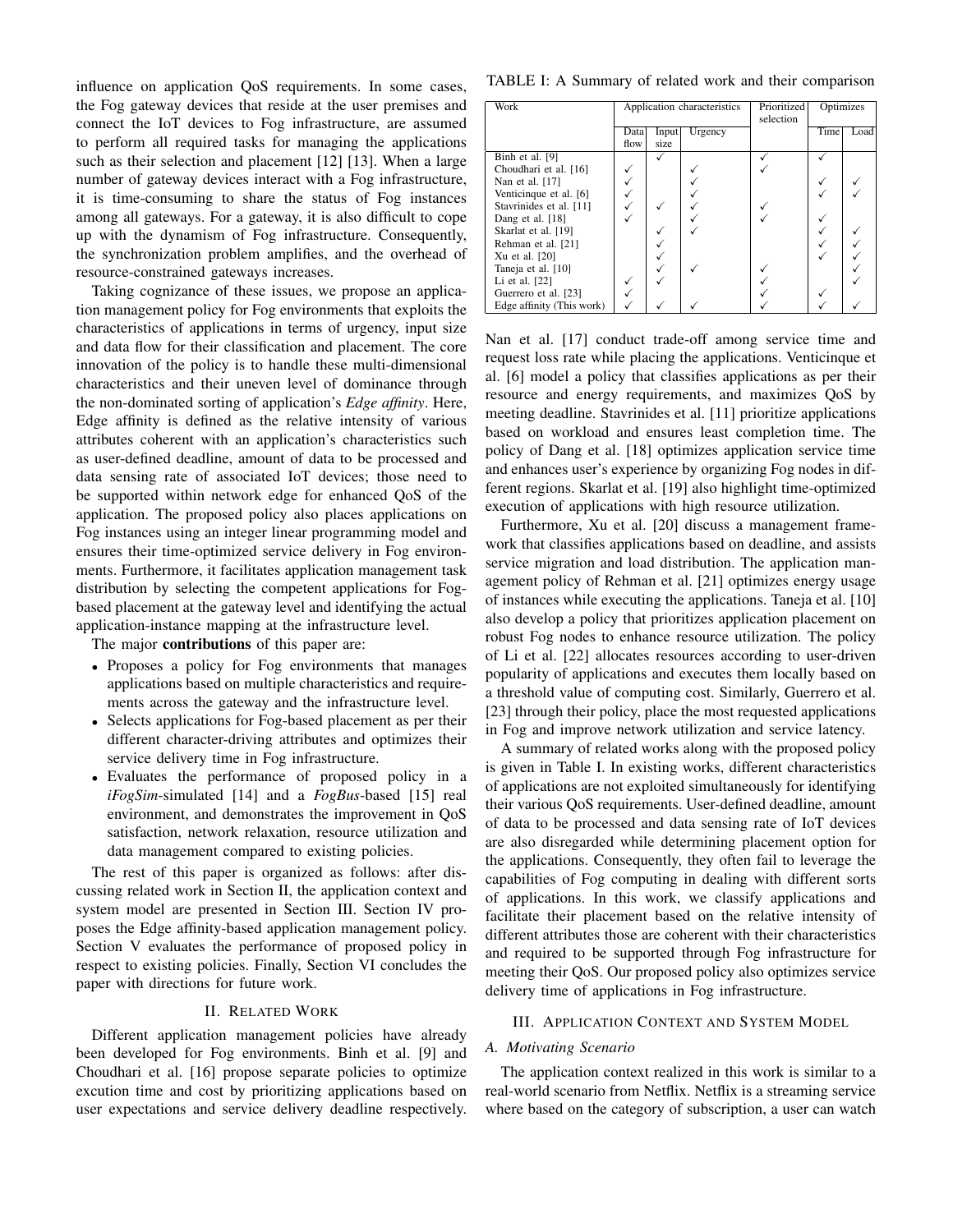

Fig. 1: Fog computing environments

one, two or three different media contents at a time. Netflixusers do not care about what sorts of resources are used to enable these media contents; all that matters to them is whether they can access the allowable number of contents on demand. If an user ask for more media contents at the same time, the user usually sets the preferences according to the quality of contents on Netflix and obtain the extra contents from other streaming services like YouTube or Stan. Such service provisioning is economical for users and assists providers to manage their resources efficiently [24]. We extend this scenario from a localized perspective where Netflix resembles the Fog infrastructure and media contents are the applications. Users can execute a certain number of applications through Fog infrastructure based on their requirements, affordability and resource availability. When more applications are needed to be executed, the allowable number of applications for Fogbased placement are selected from them. Our proposed Edge affinity-based management policy is capable of dealing with such application context in Fog environments. It facilitates the selection of applications having stringent QoS requirements so that the capabilities of Fog infrastructure can be harnessed extensively. Moreover, it forwards the applications with unmet demand to other Fog or Cloud infrastructure for execution.

# *B. Fog Environments*

Different providers can deploy cluster of Fog nodes in various locations. Fig. 1 presents the Fog Clusters (FCs) deployed by provider A and B on location L. In the devised system model, they act as Fog infrastructure. FCs are accessible through Fog Gateways (FGs) located at the user premises. Each Fog node within an FC is capable of hosting different number of Fog instances such as virtual machines and containers as per its capacity. In an FC, the assignment of applications on Fog instances is managed by a specialized node named Fog Resource Manager (FRM) [25]. FRMs maintain a persistent communication with FGs that helps to bind the IoT devices with FCs. FGs receive application placement requests from end users. Placement request for an application includes the details of its character-driving attributes such as user-defined deadline, average amount of data per input and sensing frequency of corresponding IoT devices. On the other hand, FRMs extract the developer-specified minimum resource requirements of applications along with necessary meta-data from a catalogue service [15]. However, due to resource and budget constraints, users are allowed to provision a fixed number of applications on a particular FC. When this limit exceeds, based on user's subscription, FGs communicate with FRM of other FCs or remote Cloud to forward the references of additionally requested applications. The summary of notions used in the system model is shown in Table II.

# *C. Definition of Edge Affinity*

Fig. 2 presents the characteristics of different applications in a three-dimensional space of user-defined deadline, amount of data per input and sensing frequency of associated IoT devices. In the modelled system, whenever the placement request for any application  $q$  is received, the specifications of its characterdriving attributes are represented by the FG as a vector  $\phi_q$ . For example, if user-defined deadline  $\delta_q = 0.250$  seconds, average amount of data per input  $\psi_q = 300$  kilobytes and data sensing frequency of IoT devices  $\lambda_q = 7$  input per seconds for application q, its  $\phi_q = 0.250, 300, 7 >$ . Numerical domain and unit of these attributes are different. Therefore, their values are normalized within [0,1] by FGs using Eq. 1, 2 and 3 in terms of maximum and minimum value for the respective attribute in all application placement requests.

$$
\overline{\delta_q} = \frac{\delta_q - \min(\delta_{\forall q' \in Q})}{\max(\delta_{\forall q' \in Q}) - \min(\delta_{\forall q' \in Q})}
$$
(1)

$$
\overline{\psi_q} = 1 - \frac{\psi_q - \min(\psi_{\forall q' \in Q})}{\max(\psi_{\forall q' \in Q}) - \min(\psi_{\forall q' \in Q})} \tag{2}
$$

|  |  | <b>TABLE II: Notations</b> |
|--|--|----------------------------|
|--|--|----------------------------|

| Sign                                                                     | Definition                                                                          |
|--------------------------------------------------------------------------|-------------------------------------------------------------------------------------|
| $\overline{P}$                                                           | Set of available Fog instances in an FC                                             |
| $\Gamma$                                                                 | Set of all applications selected for placement on an FC                             |
|                                                                          | Set of all FGs interacting with an FC                                               |
|                                                                          | Set of applications requested to an FG $q$ for placement                            |
|                                                                          | Set of resources such as CPUs, RAM and Bandwidth                                    |
|                                                                          | Availability of resource $r \in R$ in instance $p \in P$                            |
| $\begin{array}{c} G \\ Q_g \\ R \\ \Omega_F^r \\ \omega_q^p \end{array}$ | Minimum requirements of resource $r \in R$ for application $q \in Q_q$              |
| $\phi_q$                                                                 | Vector of character-driving attributes for application $q \in Q_q$                  |
| $\eta_q$                                                                 | Edge affinity of application $q \in Q_q$                                            |
| $\delta_q$                                                               | User-defined service delivery deadline for application $q \in Q_q$                  |
|                                                                          | Average amount of data per input for application $q \in Q_q$                        |
|                                                                          | Sensing rate of associated IoT devices for application $q \in Q_q$                  |
| $\psi_q$<br>$\lambda_q$<br>$\tau^i$                                      | Set of $i^{th}$ order non-dominated applications, $\tau^i \subset Q_a$              |
| $\overset{\cdot }{v}_{q}$                                                | Number of applications that dominate application $q \in Q_q$                        |
|                                                                          | Set of applications dominated by application $q \in Q_q$ , $\Upsilon_q \subset Q_q$ |
| $\chi_{cg}$                                                              | Set of applications selected for placing on FC c by FG g, $\chi_{cg} \subset Q_g$   |
| $\boldsymbol{N}$                                                         | Total number of non-dominated application order                                     |
| $\vartheta_q$                                                            | Value of bottleneck character-driving attribute for application $q \in Q_q$         |
| $\mu_q$                                                                  | Number of instructions in application $q \in \Gamma$                                |
| $\sigma_q$                                                               | Output data size of application $q \in \Gamma$                                      |
| $\Phi_p$                                                                 | Downlink speed of instance $p \in P$                                                |
| $\Lambda_p$                                                              | Processing speed of instance $p \in P$                                              |
|                                                                          | Uplink speed of instance $p \in P$                                                  |
|                                                                          | Input propagation time for application $q \in \Gamma$ on instance $p \in P$         |
|                                                                          | Execution time of application $q \in \Gamma$ on instance $p \in P$                  |
| $\begin{array}{c} \Psi_P^r\ t_P^t q \ t_P^q q \end{array}$               | Output propagation time for application $q \in \Gamma$ on instance $p \in P$        |
| $\rho_{cg}$                                                              | Number of applications allowable for FG $q$ to provision in FC $c$                  |
| $x_{pq}$                                                                 | Equals to 1 if application $q \in \Gamma$ is mapped to $p \in P$ , 0 otherwise.     |
|                                                                          |                                                                                     |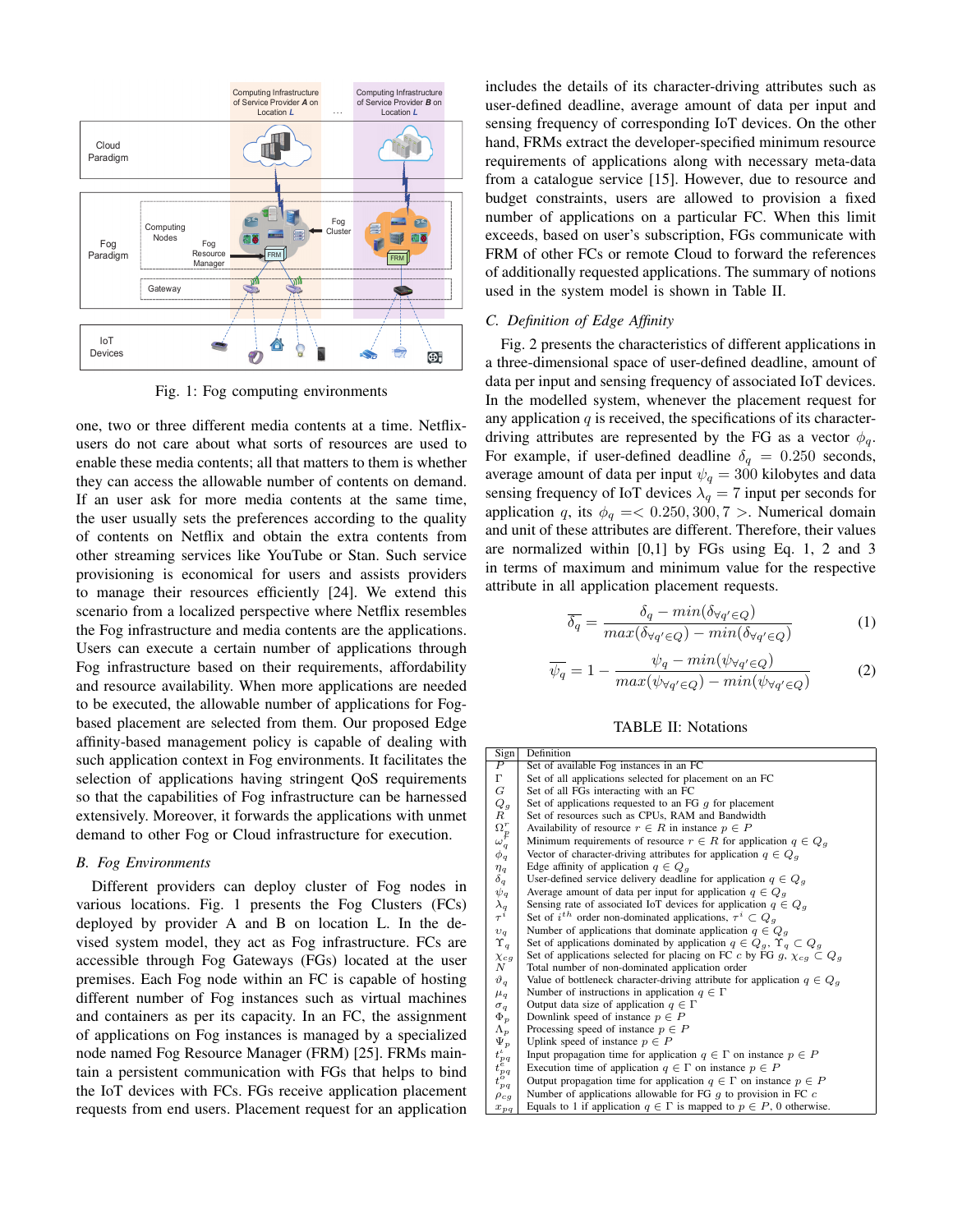

Fig. 2: Variations of IoT applications

$$
\overline{\lambda_q} = 1 - \frac{\lambda_q - \min(\lambda_{\forall q' \in Q})}{\max(\lambda_{\forall q' \in Q}) - \min(\lambda_{\forall q' \in Q})}
$$
(3)

For application  $q$ , if the normalized user-defined deadline  $\overline{\delta_q}$ , normalized average amount of data per input  $\overline{\psi_q}$  and normalized input data sensing frequency of IoT devices  $\overline{\lambda_q}$  remain closer to 0, application  $q$  is considered more latency-sensitive, data-intensive and stream-oriented than other requested applications. Conversely, if they are closer to 1, then application  $q$ is regarded as more latency-tolerant, trivial and event-driven compared to others. By definition, vector  $\eta_q = \langle \delta_q, \overline{\psi_q}, \overline{\lambda_q} \rangle$ refers to the Edge affinity of application  $q$  that contains relative intensity of different character-driving attributes for  $q$ in respect of other applications. For any two applications  $q$  and q', if Edge affinity are specified as  $\eta_q = 0.10, 0.15.0.20 >$ and  $\eta_{q'} = 0.75, 0.80, 0.90 >$  respectively, then application q should get higher priority for Fog-based placement compared to application  $q'$  because of its stringent QoS requirements.

However, for a single application q, its  $\overline{\delta_q}$  can be closer to 1 whereas value of other two attributes  $\overline{\psi_q}$  and  $\overline{\lambda_q}$  can be closer to 0. Similarly, for any two applications q and  $q'$ ,  $\overline{\lambda_q}$  can be greater than  $\lambda_{q'}$ , although both  $\delta_q$  and  $\psi_q$  can be smaller than  $\delta_{q'}$  and  $\psi_{q'}$  respectively. These conflicting requirements resist efficient management of applications in Fog environments. To ensure the enhanced QoS of applications, their management policies are required to deal with such cases deliberately.

#### IV. EDGE AFFINITY-BASED APPLICATION MANAGEMENT

The proposed Edge affinity-based application management policy functions in distributed manner across the gateway and infrastructure level of Fog environments (Fig. 3). It is divided into three phases. At first, FGs classify applications according to their Edge affinity. Later, the allowable number of applications for Fog based placement are selected. FGs forward the references of selected applications to the FRM of subscribed FCs. Finally, FRMs determine the time-optimized application-instance mapping and assign them accordingly. In the following subsections, these phases are described in detail.

## *A. Classification of Applications*

At any FG g, the proposed policy sorts the requested applications in non-dominated order of their Edge affinity. Non-dominated sorting is applied to identify Pareto optimal solutions for multi-objective optimization problems. It also organizes the solutions in different ranks based on the dominance relationship [26]. The proposed policy adopts non-dominated sorting to deal with the conflicting cases in Edge affinity of different applications and classify them in numerical order so that their prioritized selection can be made for Fog-based placement. According to the adopted non-dominated sorting approach, an application  $q$  dominates another application  $q'$ when their Edge affinity  $\eta_q$  and  $\eta_{q'}$  respectively meet the following conditions.

- 1.  $\eta_q$  is not greater than  $\eta_{q'}$  for all normalized characterdriving attributes.
- 2.  $\eta_q$  is strictly smaller than  $\eta_{q'}$  for at least one normalized character-driving attribute.

If an application is not dominated by any other applications, its QoS requirements are considered more stringent than theirs. Set of such applications are known as first-order nondominated applications τ 1 . The *ApplicationClassification* procedure shown in Algorithm 1 determines the non-dominated order of different applications based on the dominance conditions. It takes the set  $Q_q$  of all applications requested to FG g for placement as arguments (line 1) and consists of two parts:

1. The set of first-order non-dominated applications  $\tau^1$  is initialized (line 2). For each application  $q \in Q_q$ , another set  $\Upsilon_q$  and a variable  $v_q$  are introduced (line 3-5).  $\Upsilon_q$  refers to the applications dominated by q. On the other hand,  $v_q$ 



Fig. 3: Flowchart of proposed application management policy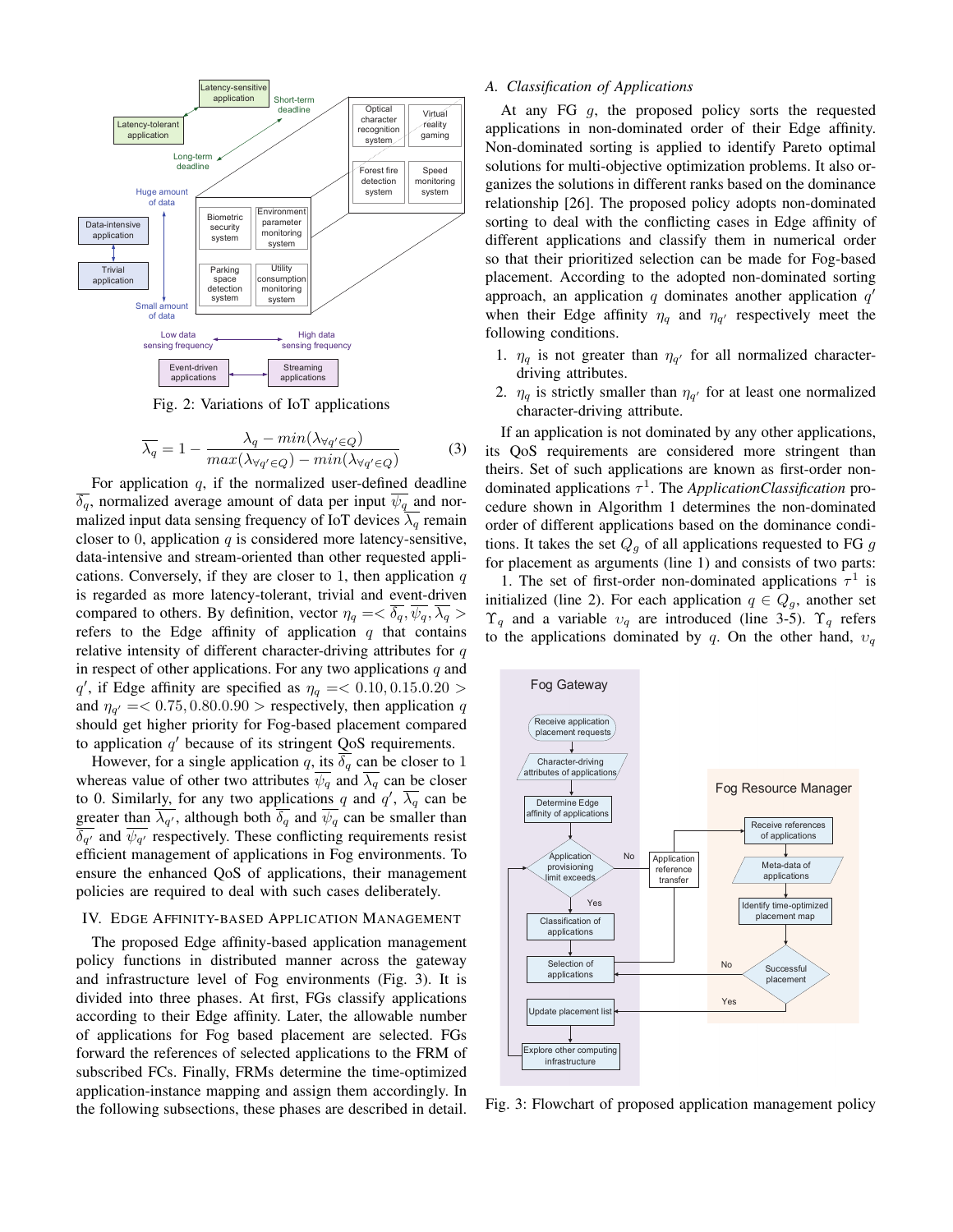counts the number of applications that dominate  $q$ . If all normalized character-driving attributes such as  $\overline{\delta_q}$ ,  $\overline{\psi_q}$  and  $\overline{\lambda_q}$ of application  $q$  are not greater than the same attributes of an application  $q' \in Q_g$  and one of the attributes is strictly smaller than that of application  $q'$ , then  $q'$  is considered dominated by q. Hence, it is included in  $\Upsilon_q$  (line 6-8). Conversely, if application q' dominates q,  $v_q$  is incremented by 1 (line 9-10). After checking with all  $q' \in Q_g$ , if  $v_q$  still holds the initial value, it signifies application  $q$  as non-dominated in respect of the rest. Therefore, application  $q$  is added to the set of first-order non-dominated applications  $\tau^1$  (line 11-12).

2. ApplicationClassification procedure exploits the dominance relationship between  $i^{th}$  order non-dominated applications and others to determine the set of  $(i + 1)$ <sup>th</sup> order nondominated applications  $\tau^{i+1}$ . It starts from  $\tau^1$  by setting  $i = 1$ (line 11). However,  $\tau^{i+1}$  is initialized only when  $\tau^i$  exists (line 14-15). Since each  $q' \in \Upsilon_q$  is dominated by application  $q \in \tau^i$ , implicit isolation of q will surely decrease the value of  $v_{q}$  by 1. For each application  $q \in \tau^i$ , this technique is applied to all  $q' \in \Upsilon_q$  (line 16-18). After such operation, if  $v_{q'}$  becomes 0 for any  $q' \in \Upsilon_q$ , then it defines  $q'$  to be dominated by only application q. Hence,  $q'$  is marked as the next ordered nondominated application to that of application  $q$  and  $q'$  is added to the set for  $\tau^{i+1}$  (line 19-20). After exploring all  $q \in \tau^i$ , i is incremented by 1 so that the set of following non-dominated ordered applications can be traversed in similar way (line 21).

Thus, Algorithm 1 classifies applications in different nondominated order. For illustration, we consider five applications with  $\eta_{q_1} = 0.84, 0.60, 0.61 > \eta_{q_2} = 0.33, 0.7, 0.79 >$ ,  $\eta_{q_3} = 6.68, 0.38, 0.39 >$ ,  $\eta_{q_4} = 6.14, 0.12, 0.25 >$  and  $\eta_{q_5} = 0.19, 0.16, 0.67 >$  respectively, and find the outcome of Algorithm 1 specifying  $q_4$  as first-order,  $q_3$  and  $q_5$  as second order, and  $q_1$  and  $q_2$  as third order non-dominated application. However, in worst-case, it can have  $\mathcal{O}(N \cdot |Q_g|^2)$  iterations where N is the number of non-dominated orders and  $|Q_q|$  is the number of applications.

# *B. Selection of Applications*

After classification, FG g executes the *ApplicationSelection* procedure shown in Algorithm 2 to select the allowable  $\rho_{cg}$ number of applications for provisioning on a particular FC c. It takes the sets of all different ordered non-dominated applications as arguments (line 1) and contains two parts:

1. A list  $\chi_{cg}$  and a variable  $\varphi_{\chi}$  are initialized to refer and count the selected applications respectively (line 2-3). A boolean variable  $\kappa$  is also marked with  $false$  (line 4). Later, the set  $\tau^i$  of each  $i^{th}$  order non-dominated applications starting from  $i = 1$  are explored (line 5). If selection of all applications in  $\tau^i$  does not surpass the number of allowable applications  $\rho_{cg}$ ,  $\tau^i$  is appended to  $\chi_{cg}$  and  $\varphi_{\chi}$  is updated with the cardinality of  $\tau^i$  (line 6-8). Otherwise, it is regarded that all applications in  $\tau^i$  can not be selected for placement in FC c. Hence,  $\kappa$  is updated with true and exploitation of other application sets are postponed (line 9-11). Later, based on the state of  $\kappa$ ,  $\tau^i$  is traversed further to identify which applications from  $\tau^i$  are competent for selection (line 12-13).

#### Algorithm 1 Algorithm for classifying applications

```
1: procedure APPLICATIONCLASSIFICATION(Q<sub>a</sub>)
  2:<br>3:<br>4:
                        \cdot \leftarrow \emptyset3: for q := Q_g do<br>4: \Upsilon_q \leftarrow \emptyset5:<br>
v_q \leftarrow 0<br>
6: for q' := Q_g do
    7: if \left( \overline{\delta_q} < \overline{\delta_{q'}} \ \& \ \overline{\psi_q} \leq \overline{\psi_{q'}} \ \& \ \overline{\lambda_q} \leq \overline{\lambda_{q'}} \right) ||\left(\overline{\delta_q} \leq \overline{\delta_{q'}} \ \& \ \overline{\psi_q} < \overline{\psi_{q'}} \ \& \ \overline{\lambda_q} \leq \overline{\lambda_{q'}} \right) ||\left(\overline{\delta_q} \leq \overline{\delta_{q'}} \And \overline{\psi_q} \leq \overline{\psi_{q'}} \And \overline{\lambda_q} < \overline{\lambda_{q'}}\right) then
    8: \Upsilon_q \leftarrow \Upsilon_q \cup q'9: else if \left( \overline{\delta_{q'}} < \overline{\delta_{q}} \& \overline{\psi_{q'}} \le \overline{\psi_{q}} \& \overline{\lambda_{q'}} \le \overline{\lambda_{q}} \right) ||\left(\overline{\delta_{q'}} \leq \overline{\delta_{q}} \And \overline{\psi_{q'}} < \overline{\psi_{q}} \And \overline{\lambda_{q'}} \leq \overline{\lambda_{q}}\right) ||\left(\overline{\delta_{q'}} \leq \overline{\delta_{q}} \And \overline{\psi_{q'}} \leq \overline{\psi_{q}} \And \overline{\lambda_{q'}} < \overline{\lambda_{q}}\right) then
 10: v_q \leftarrow v_q + 111: if v_q = 0 then
 12: \tau^1 \leftarrow \tau^1 \cup q13: i \leftarrow 1<br>14: while
 14: while \tau^i \neq \emptyset do<br>15: \tau^{i+1} \leftarrow \emptyset\frac{15}{16}:
 16: for q := \tau^i do
 17: for q' := \Upsilon_q do
 18: v_{q'} \leftarrow v_{q'}<br>19: if v_{-l} = 0if v_{q'} = 0 then
20:i+1 \leftarrow \tau^{i+1} \cup q\overline{a}21: i \leftarrow i + 1
```
2. For each application  $q \in \tau^i$ , value of its bottleneck character-driving attribute  $\vartheta_q$  is identified (line 14). For example, if  $\delta_q = 0.10$ ,  $\psi_q = 0.15$  and  $\lambda_q = 0.20$  for application q,  $\vartheta_q$  is set to 0.10. It happens because  $\delta_q$  is the most stringent attribute of q. Later, all application  $q \in \tau^i$  are sorted to  $\tilde{\tau}^i$  in ascending order of their  $\vartheta_q$  (line 15). For each application  $q \in \hat{\tau}^i$ , it is checked whether its inclusion for placement in FC c surpasses the allowable number  $\rho_{ca}$  (line 16-17). If it is negative, application  $q$  is selected and other parameters are updated accordingly (line 18-19). Otherwise, it is regarded that the allowable number of applications are already selected. Hence, their further exploitation is postponed (line 20-21).

Low complexity techniques can be used to perform the

Algorithm 2 Algorithm for application selection

| 1:  | <b>procedure</b> APPLICATIONSELECTION( $\{\tau^1, \tau^2, \tau^3, , \tau^N\}$ )                    |
|-----|----------------------------------------------------------------------------------------------------|
| 2:  | $\chi_{cq} \leftarrow \emptyset$                                                                   |
| 3:  | $\varphi_{\rm v} \leftarrow 0$                                                                     |
| 4:  | $\kappa \leftarrow false$                                                                          |
| 5:  | for $i = 1,, N$ do                                                                                 |
| 6:  | if $\varphi_{Y} +  \tau^{i}  \leq \rho_{cq}$ then                                                  |
| 7:  | $\varphi_{\chi} \leftarrow \varphi_{\chi} +  \tau^{i} $                                            |
| 8:  | $\chi_{ca} \leftarrow \chi_{ca} \cup \tau^i$                                                       |
| 9:  | else                                                                                               |
| 10: | $\kappa \leftarrow true$                                                                           |
| 11: | break                                                                                              |
| 12: | if $\kappa = true$ then                                                                            |
| 13: | for $q := \tau^i$ do                                                                               |
| 14: | $\vartheta_a \leftarrow findMinimum(\overline{\delta_a}, \overline{\psi_a}, \overline{\lambda_a})$ |
| 15: | $\hat{\tau}^i \leftarrow ascendingSort(\tau^i, \vartheta_{\forall a \in \tau^i})$                  |
| 16: | for $q := \hat{\tau}^i$ do                                                                         |
| 17: | if $\varphi_{Y} + 1 \leq \rho_{ca}$ then                                                           |
| 18: | $\varphi_{\rm Y} \leftarrow \varphi_{\rm Y} + 1$                                                   |
| 19: | $\chi_{ca} \leftarrow \chi_{ca} \cup q$                                                            |
| 20: | else                                                                                               |
| 21: | break                                                                                              |
|     |                                                                                                    |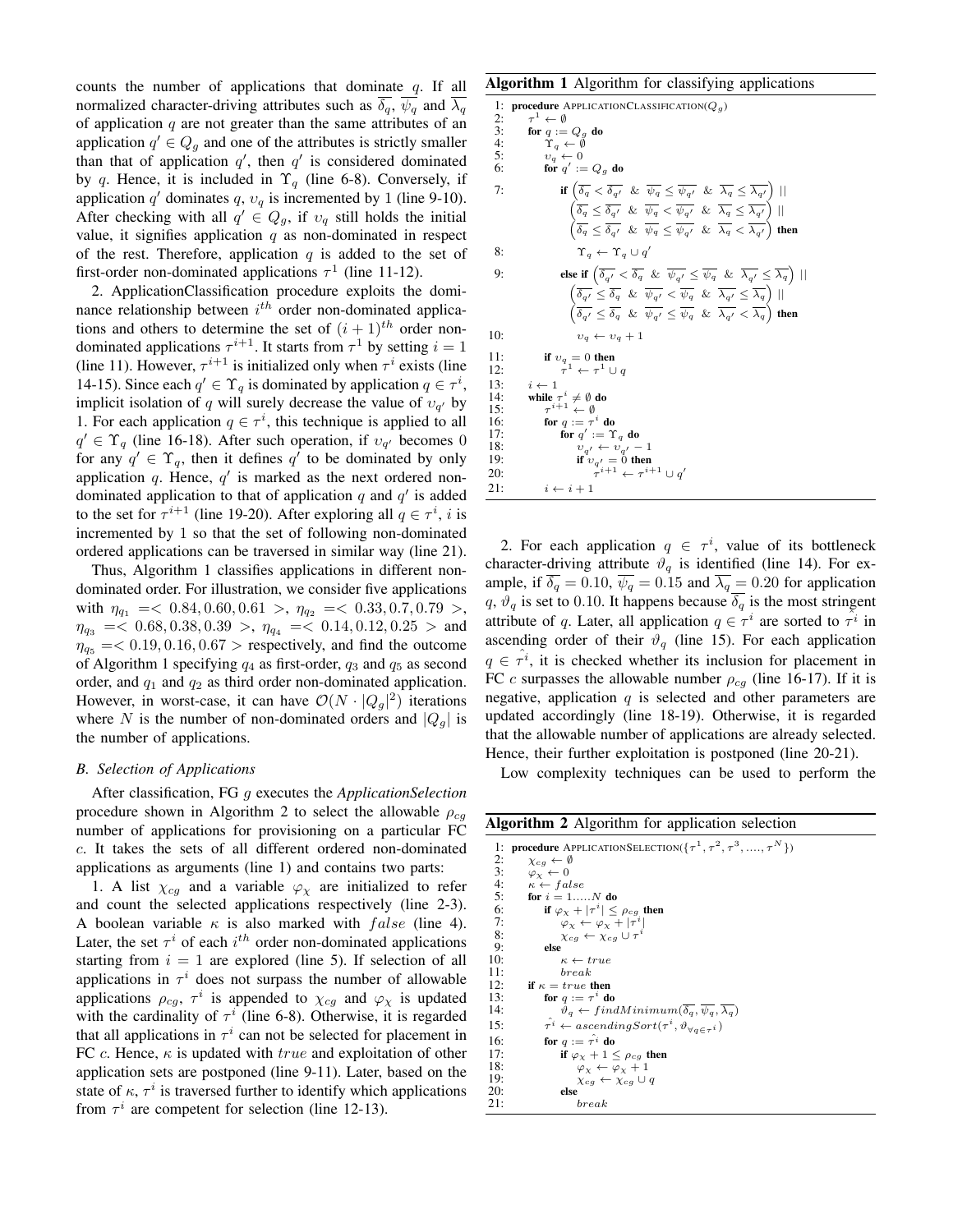operations mentioned in line 14-15. Apart from them, there will be  $\mathcal{O}(N + |Q_q|)$  iterations in Algorithm 2 during worst case scenarios. Here, N and  $|Q_q|$  denote the number of non-dominated orders and requested applications respectively. However, after executing Algorithm 2, FG  $g$  forwards the references of selected applications  $\chi_{cg}$  to the FRM of FC  $c$  for placing them in Fog instances. The applications which are not selected for placement in c are forwarded to other FCs following the same approach or sent to Cloud. If a user is subscribed with multiple FCs, at the FG, their order of exploitation is set based on the preferences of that user.

# *C. Placement of Applications*

Each FG  $g \in G$  interacting with an FC c forwards a reference list of selected applications  $\chi_{cg}$  to the corresponding FRM. The FRM accumulates the received application lists in Γ using Eq. 4. Thus, Γ refers to the set of all applications selected for placement on FC  $c$ .

$$
\Gamma = \bigcup_{\forall g \in G} \chi_{cg} \tag{4}
$$

In FC c, before placing an application  $q \in \Gamma$  on a Fog instance  $p \in P$ , FRM calculates the input data propagation time  $t_{pq}^i$ , execution time  $t_{pq}^e$  and output data transfer time  $t_{pq}^o$  of application  $q$  on that instance using Eq. 5, 6 and 7 respectively. They explicitly depend on the downlink speed  $\Phi_p$ , processing speed  $\Lambda_p$  and uplink speed  $\Psi_p$  of instance p, and the average input data size  $\psi_q$ , number of instruction  $\mu_q$  and output data size  $\sigma_q$  of application q. Based on these metrics, the expected service delivery time  $t_{pq}$  of application q on instance p is also determined using Eq. 8.

$$
t_{pq}^{\iota} = \frac{\psi_q}{\Phi_p} \tag{5}
$$

$$
t_{pq}^e = \frac{\mu_q}{\Lambda_p} \tag{6}
$$

$$
t_{pq}^o = \frac{\sigma_q}{\Psi_p} \tag{7}
$$

$$
t_{pq} = t_{pq}^{\iota} + t_{pq}^{e} + t_{pq}^{o} \tag{8}
$$

An FRM aims to place an application on that instance which minimizes its service delivery time. For the set of all selected applications Γ, this objective is formulated using a constrained Integer Linear Program (ILP) model as shown in Eq. 9. Solution of the ILP model is defined by a binary decision variable  $x_{pq}$  that becomes 1 if application q is mapped to instance  $p$  and 0 otherwise. Constraints of the ILP model ensure that an application will not be placed to multiple instances (Eq. 10), its service delivery time will meet the deadline (Eq. 11) and its host instance will have sufficient resources to meet its minimum requirements (Eq. 12).

$$
\min \sum_{q \in \Gamma} x_{pq} t_{pq} \tag{9}
$$

subject to,

$$
x_{pq} \le 1; \forall q \in \Gamma \tag{10}
$$

$$
t_{pq} \le \delta_q; \forall q \in \Gamma \tag{11}
$$

$$
\omega_q^r \le \Omega_p^r; \forall q \in \Gamma, \forall r \in R \tag{12}
$$

The optimization problem in Eq. 9 deals with fixed number of applications and instances. They are usually set according to the resource availability in an FC and the capacity of corresponding FRM in addressing the optimization problem within acceptable time limit using ILP solvers like SCIP [27]. However, if an application misses placement due to the constraints, another application is selected by the associated FG using Algorithm 2.

## V. PERFORMANCE EVALUATION

Performance of the proposed policy is evaluated in both real-world and simulated Fog environments. It is also compared with several existing application management policies. Among them, the *Time-aware* management policy [9] optimizes application service time in respect of user's budget. The *Resource-aware* management policy [10] reduces the scope of resource over provisioning while placing applications on Fog instances and meets their minimum requirements. The *Workload-aware* management policy [11] schedules less compute-intensive applications with high bandwidth requirements in Fog infrastructure as per their deadline constraints. Details of experiment environments, performance metrics and evaluation results are discussed in the following subsections.

# *A. Experiments on Real Environment*

Fig. 4 presents a sample setup of the real Fog environment. We organize the environemnt using FogBus framework [15]. FogBus helps to integrate IoT devices and Fog infrastructure through a dedicated software system and supports the creation of scalable Fog environments. In our real experimental setup, eight different smart phones act as IoT devices. They are connected with an *AMD Dual-Core M320 2.10 GHz 2.00 GB RAM* configured computer which is regarded as an FG. The FG communicates with a cluster of computers that plays the role of FC. Within the cluster, there exists two *Intel Core i7-6700T 2.80 GHz 16.00 GB RAM* and three *Intel Core i7- 7700T 3.80 GHz 16.00 GB RAM* configured computers acting as Fog nodes along with an *Intel Core i3-2350M 2.30 GHz 4.00 GB RAM* configured computer performing the duty of FRM. The Fog nodes are capable of hosting twelve different Fog instances through VirtualBox [28]. The instances adapt the bridged networking mode so that they can be accessed by all components within the Local Area Network (LAN). Using NetLimiter [29] software the uplink and downlink speed within Fog infrastructure are controlled and its resource utilization is monitored by Process Explorer [30] software.

Moreover, we profile the execution time of two applications in this environment. One of the applications analyses histogram of an image file whereas another counts the number of words in a text file. We define three different file sizes for their inputs. Each smart phone launches placement requests to the FG for placing these applications in Fog infrastructure with inputs having any of the defined file sizes. Besides, a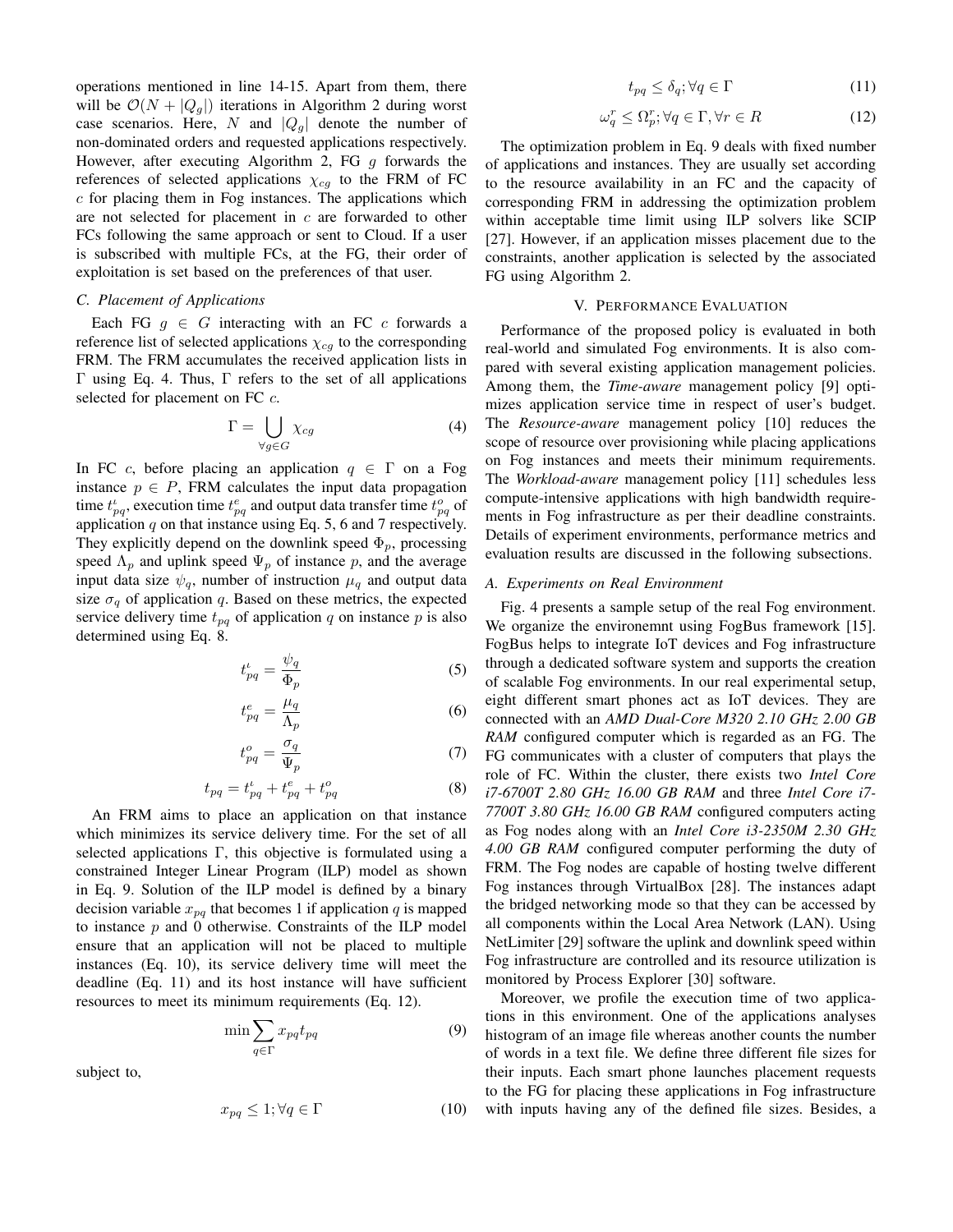

Fig. 4: An illustration of real Fog environment

placement request denotes the data sensing frequency and expected application service delivery time of the associated smart phone. Since application service requirements vary from one request to another, we treat each request as the demand for a separate application. We also enforce the FG to provision at most ten such applications in the Fog infrastructure. Different settings of this environment are listed in Table III.

*1) Performance Metrics:* The following metrics are used to evaluate the proposed policy in this experimental setup.

• Average Amount of Data Handled (*Avg. ADH*): If an application management policy utilizes the Fog infrastructure extensively, value of this metric increases. It also denotes the lower amount of load sent to other computing infrastructure.

• Average Management Load (*Avg. ML*): It denotes the average CPU usage of FG and FRM while classifying, select-

| Total instances: 12              |                                      |  |
|----------------------------------|--------------------------------------|--|
| CPUs:                            | 6 instances with 1 core              |  |
|                                  | 5 instances with 2 cores             |  |
|                                  | 1 instance with 4 cores              |  |
| Bandwidth:                       | 3 instances with 2 MBPS              |  |
|                                  | 5 instances with 3 MBPS              |  |
|                                  | 4 instances with 4 MBPS              |  |
| RAM:                             | 7 instances with 2 GB                |  |
|                                  | 3 instances with 4 GB                |  |
|                                  | 2 instances with 8 GB                |  |
|                                  | Total requested applications: 16     |  |
| Allowable applications in Fog    | 10                                   |  |
| Average size of text files (MB)  | $S_1 = 0.20, S_2 = 0.50, S_3 = 0.80$ |  |
| Average size of image files (MB) | $I_1 = 0.38, I_2 = 0.74, I_3 = 1.10$ |  |
| Amount of data per input:        | 2 applications with $S_1$            |  |
|                                  | 4 applications with $S_2$            |  |
|                                  | 2 applications with $S_3$            |  |
|                                  | 3 applications with $I_1$            |  |
|                                  | 3 applications with $I_2$            |  |
|                                  | 2 applications with $I_3$            |  |
| Sensing frequency of phones:     | 2 applications with 0.25 input/sec   |  |
|                                  | 4 applications with 0.50 input/sec   |  |
|                                  | 5 applications with 1 input/sec      |  |
|                                  | 3 applications with 2 input/sec      |  |
|                                  | 2 applications with 3 input/sec      |  |
| Deadline:                        | 2 applications with 0.40 sec         |  |
|                                  | 3 applications with 0.70 sec         |  |
|                                  | 4 applications with 1 sec            |  |
|                                  | 4 applications with 1.20 sec         |  |
|                                  | 3 applications with 1.50 sec         |  |

TABLE III: Settings of real Fog environment

ing and identifying application-instance placement map. The balanced Avg. ML between FG and FRM reflects the efficacy of a policy in distributing the application management tasks across the gateway and infrastructure level.

• Average Delay from Request to Placement (*Avg. ADRP*): Lower value of this metric points to the enhanced performance of a policy in reducing waiting of IoT devices while accessing Fog infrastructure services and initiating data processing.

*2) Result Analysis:* Along with our proposed policy, we implement the basic concepts of Time, Workload and Resourceaware application management policy in the modelled Fog environment. The Time-aware policy applies evolutionary algorithm to determine application-instance map. Compared to Time-aware policy, the proposed policy performs better in improving Avg. ADRP as it conducts low complexity approaches to classify and select applications for Fog-based placement and reduces the dimension of optimization problem significantly. However, the Workload and the Resourceaware policy performs well in terms of Avg. ADRP than all others (Fig. 5). It happens because the Workload-aware policy adapts simplified earliest deadline first and earliest completion time first approaches for placement map identification, and the Resource-aware policy conducts multi-phase sorting and searching method for the similar operation.

Moreover, as the proposed policy explicitly prioritizes applications for Fog-based placement according to their input



Fig. 5: Avg. ADRP for different management policies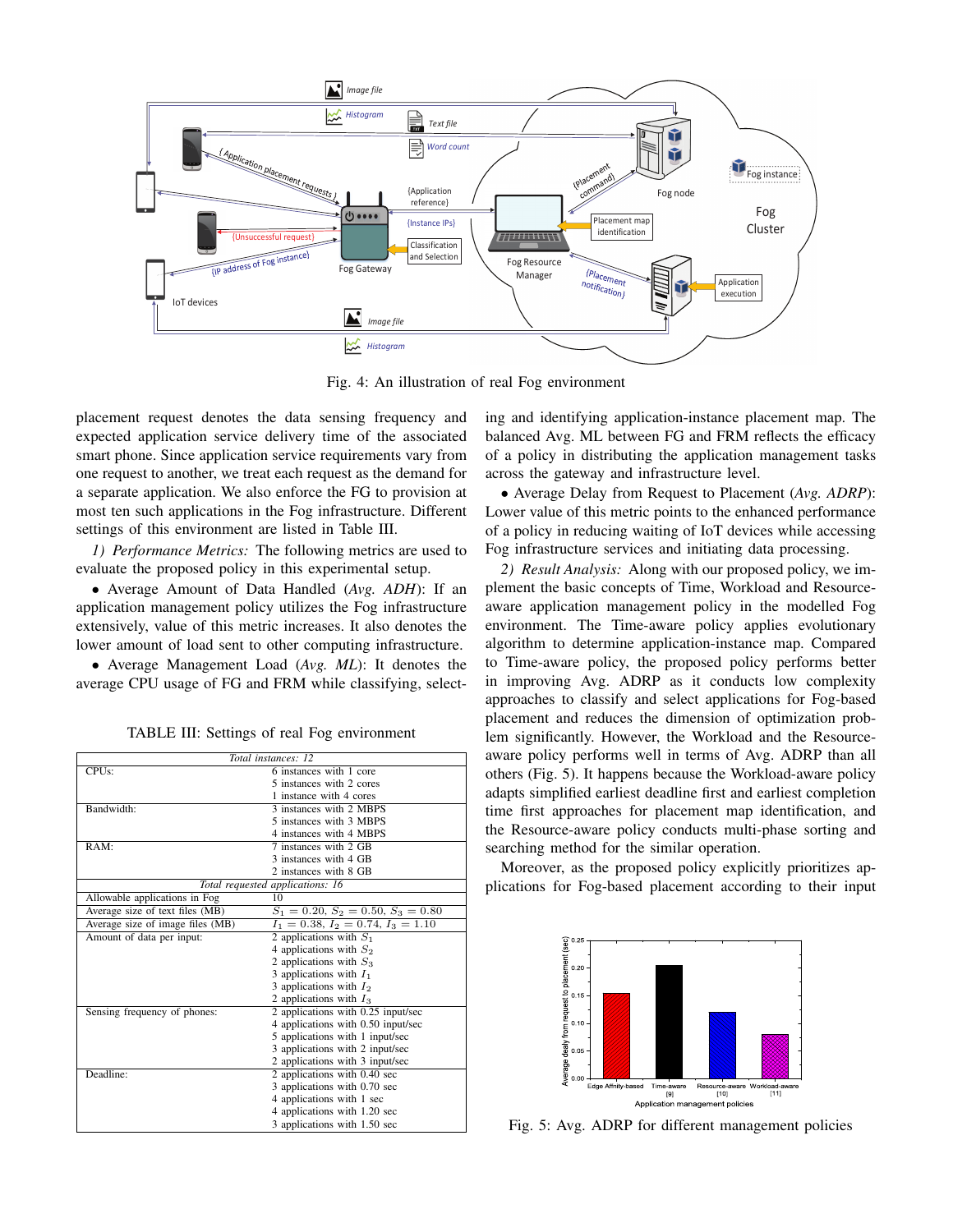

Fig. 6: Avg. ADH for different management policies



Fig. 7: Avg. ML in different distribution of management tasks

data size, it increases Avg. ADH in Fog infrastructure (Fig. 6). By reducing the scope of resource over-provisioning, the Resource-aware policy also improves Avg. ADH compared to the rest. However, for enhancing application service delivery time and deadline-prioritized placement, the Time and the Workload-aware policy often places applications having small amount data on powerful computing instances. As a result, they fail to increase Avg. ADH like other policies.

In addition, to illustrate the efficacy of our policy in distributing application management tasks, we compare its performance with two more variations namely *Infrastructure only* and *Gateway only*. In Infrastructure only, all management tasks are executed by the FRM whereas in Gateway only, the opposite happens. Nevertheless, our policy facilitates balanced Avg. ML on both gateway and infrastructure while conducting application management tasks (Fig. 7). Hence, it neither increases computational burden on resource poor FGs like Gateway only approach nor overwhelms the FRMs with additional responsibilities as Infrastructure only approach.

## *B. Experiment on Simulated Environment*

Besides the real setup, several experiments are also conducted in iFogSim-simulated [14] Fog environment so that we can demonstrate the large-scale comparisons between our proposed and other application management policies easily. Since real workload is not available for simulating different scenarios in Fog environments, synthetic workload is used for the experiments. It is also considered that the arrival rate of placement requests for different applications and numerical value of their character-driving attributes follow the Poison distribution. Furthermore, there exists a linear relationship between the number of instructions of an application and its input data size. In the simulated setup, if an application is

TABLE IV: Parameters of simulated environment

| Parameter                          | Value                 |
|------------------------------------|-----------------------|
| Instance:                          |                       |
| Computing capacity                 | $3-7$ CPUs            |
| Downlink bandwidth                 | 4-20 MBPS             |
| Uplink bandwidth                   | 2-14 MBPS             |
| RAM                                | $6-10$ GB             |
| Processing speed                   | 4000-12000 MIPS       |
| Application:                       |                       |
| Computation requirements           | 2-5 CPUs              |
| Network requirements               | 6-12 MBPS             |
| Memory requirements                | $2-8$ GB              |
| Number of instructions             | 300 - 1300 MI         |
| Input data size                    | $0.300 - 1.5$ MB      |
| Output data size                   | $0.100 - 1$ MB        |
| Service deadline                   | $0.300 - 1.2$ seconds |
| Sensing frequency of IoT devices   | 1-8 input/second      |
| Simulation time                    | 200 Seconds           |
| Number of instances                | 30                    |
| Sensing duration of IoT devices    | 1-4 Seconds           |
| Arrival rate of placement requests | 15-35 requests/second |

not selected for Fog-based placement, it is forwarded to a Cloud datacentre for execution. The simulation experiments are conducted on an *Intel Core 2 Duo CPU @ 2.33-GHz 2GB-RAM* configured computer. Different simulation parameters used in the experiments are listed in Table IV.

*1) Performance Metrics:* The performance metrics used in the simulation experiments are listed below:

• Percentage of QoS Satisfied Applications (*Per. QSA*): Increased value of this metric refers to the enhanced performance of management policies in meeting application service delivery deadline. If Y and Z denote the set of deadline satisfied and the set of placed applications in both Fog and Cloud instances respectively, Per. QSA is calculated using Eq. 13:

$$
Per. \ QSA = \frac{|Y|}{|Z|} \times 100\% \tag{13}
$$

• Average Network Relaxation Time (*Avg. NRT*): Increased value of this metric signifies reduced communication overhead among the instances that consequently decreases the possibility of network congestion. If  $\zeta_p$  is the set of all placed applications on instance  $p$  during the simulation round, Avg. NRT is referred by Eq. 14:

$$
Avg. \; NRT = \frac{1}{|P|} \sum_{\forall p \in P} \frac{\sum_{q \in \zeta_p} \frac{1}{\lambda_q} - t_{pq}^t}{|\zeta_p|} \tag{14}
$$

• Average Resource Utilization Ratio (*Avg. RUR*) of Fog instances: Higher value of this metric denotes improved performance of a placement policy in increasing resource utilization of Fog instances. If F is the set of all Fog instances ( $F \subset P$ ), Avg. RUR is determined through Eq. 15:

$$
Avg. \ RUR = \frac{1}{|F|} \sum_{\forall p \in F} \frac{\sum_{\forall q \in \zeta_p} \frac{\lambda_q \times \mu_q}{\Lambda_p}}{|\zeta_p|} \tag{15}
$$

*2) Result Analysis:* In this work, the results of simulation experiments are analysed in two phases.

• *Impact of Varying Number of Placed Applications:* The Workload-aware application management policy mainly focuses on delivering application services within the deadline.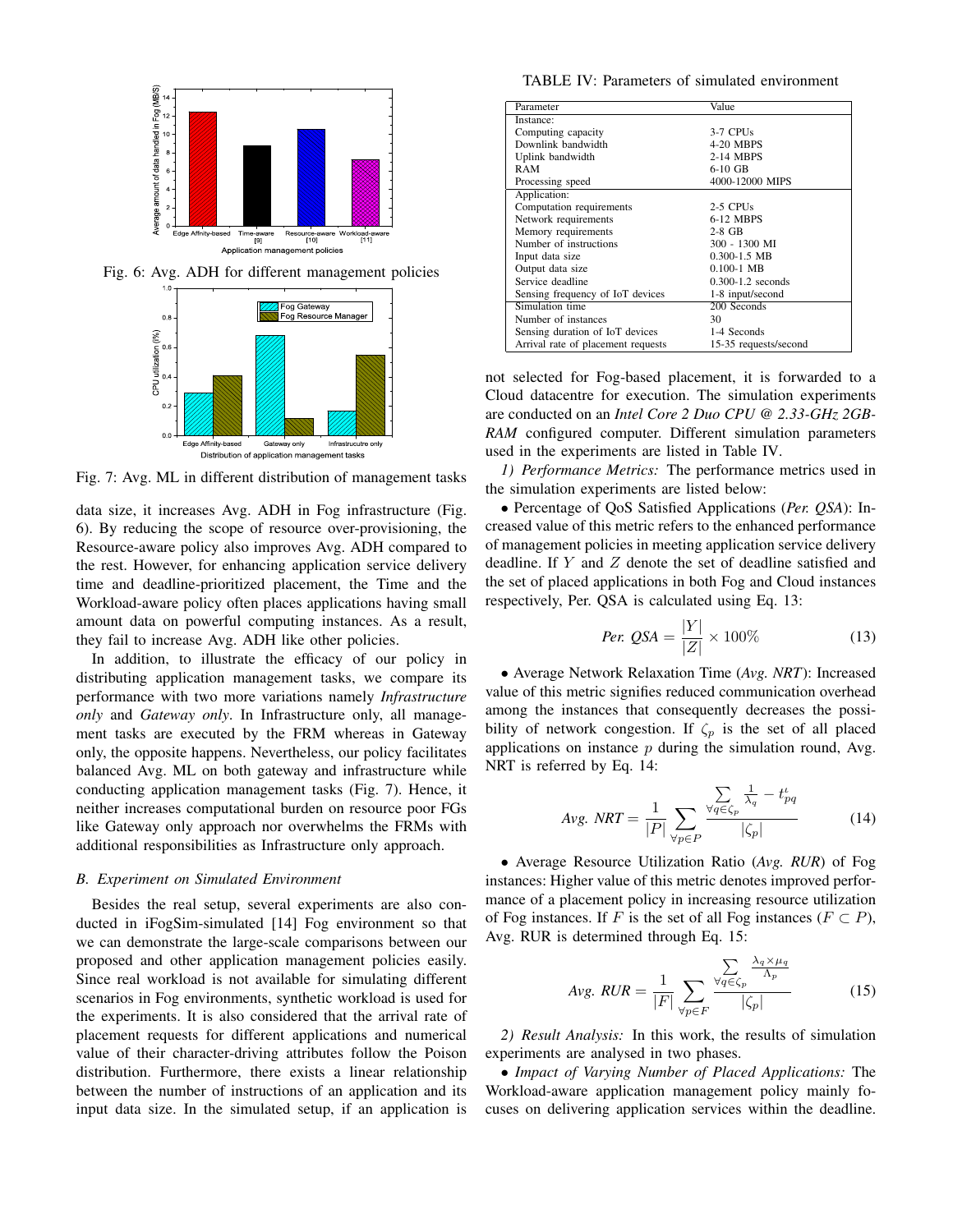

Fig. 8: Per. QSA vs number of placed applications



Fig. 9: Avg. NRT vs number of placed aplications

Therefore, for increased number of placed applications, it performs better in terms of Per. QSA than the proposed policy. However, our policy not only considers application deadline but also exploits their input data size and sensing frequency of IoT devices during application placement (Fig.8). Conversely, the Time-aware policy optimizes service time of all applications regardless their deadline criticality and the Resource-aware policy targets to meet the minimum resource requirements of applications without explicitly prioritizing them. Hence, with the increasing number of placed applications in computing environments, these policies fail to achieve the same level of Per. QSA as the proposed policy.

Furthermore, our policy places applications having high frequency of IoT devices and larger data size in Fog instances. Thus, it reduces the overhead of distant communication even when the number of placed applications in computing environments is increasing. Consequently, it helps to offer improved Avg. NRT than others (Fig. 9). Moreover, due to exploiting Fog instances with lower possibility of resource over provisioning and facilitating the applications having high bandwidth requirements, the Resource and the Workload-aware policy



Fig. 10: Avg. RUR vs number of placed applications



Fig. 11: Per. QSA vs number of Fog instances

perform nearly as the proposed policy. On the other hand, the Time-aware policy fails to improve Avg. NRT like others since it barely considers the data flow characteristics of applications while placing them in Fog infrastructure.

Moreover, the huge amount of data handled by our policy helps to increase Avg. RUR of Fog instances as the number of placed applications increases. It also works in favour of the Resource-aware policy (Fig. 10). However, for executing less compute intensive applications in Fog environments and optimizing application service time without setting any precedence, the Time and the Workload-aware policy often fail to exploit the Fog instances comprehensively. As a result, Avg. RUR degrades for these policies compared to others.

• *Impact of Varying Number of Fog Instances:* As the number of Fog instances increases, the scope of placing applications in proximity of data sources expands. It reduces data propagation delay for a large portion of applications and increases Per. QSA for all application management policies. However, due to prioritizing applications based on their deadline constraints, the proposed and the Workload-aware policy performs better in this case compared to the rest (Fig. 11).



Fig. 12: Avg. NRT vs number of Fog instances



Fig. 13: Avg. RUR vs number of Fog instances